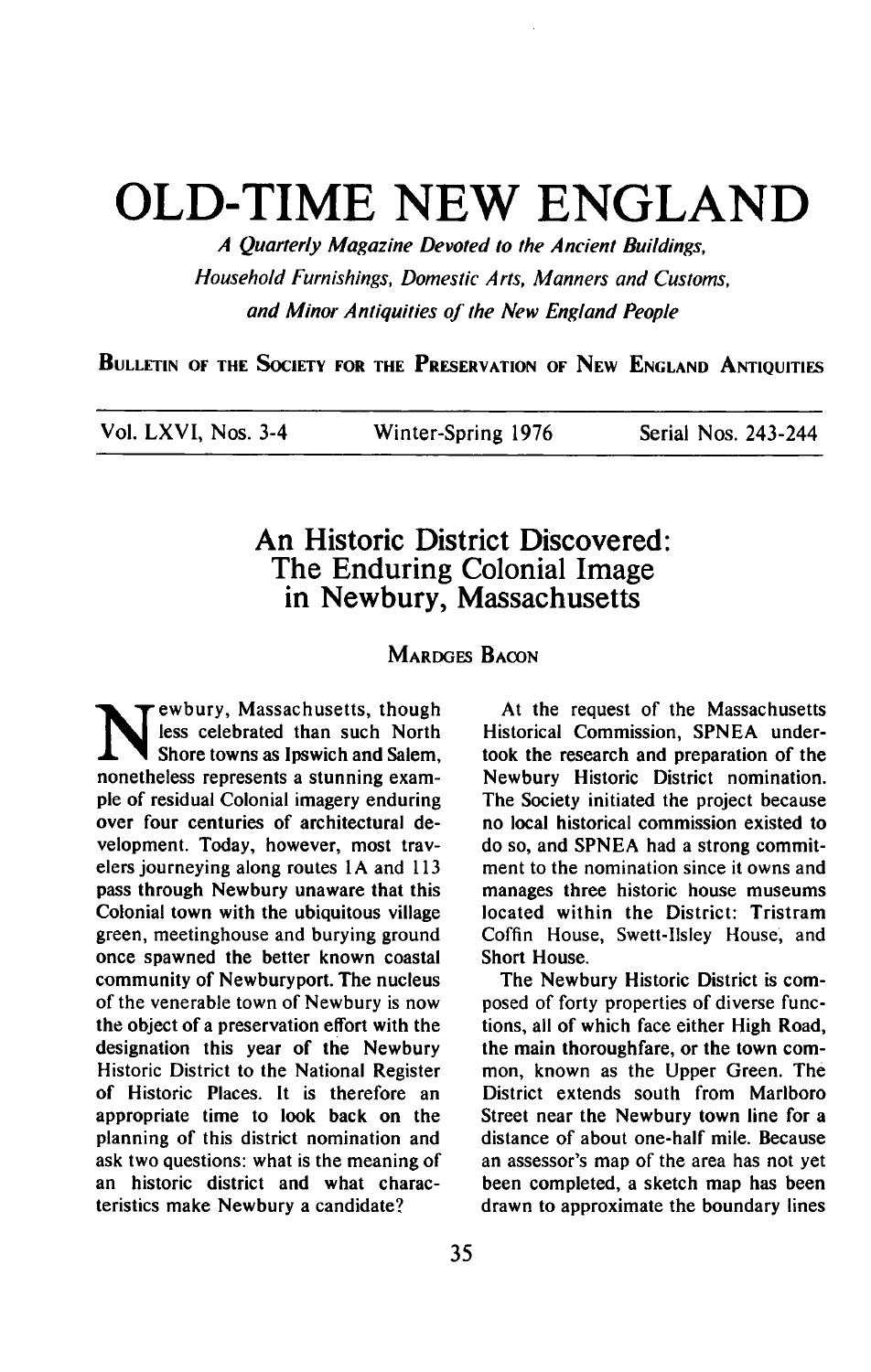**of the District and to indicate the siting of buildings in relation to them (Figure I).** 

**The approach to a "district" nomination differs from that of a building or structure. What gives any district its identity and what makes it a discrete unit singled out for preservation are questions dealt with in a recent publication of the Massachusetts Historical Commission, the National Register Application Manual.' Here, a district is broadly determined by a common identity of the elements within it:** 

**A district may be loosely defined as an area in which there is a "sense of place," a feeling of historical or physical continuity. Buildings within a district may exhibit a sense of cohesiveness through similarity in design, materials, scale, workmanship, association, use, etc.** 

**In a district, no one building is "monumentalized." nor is any one isolated from its environmental context. Conversely, undistinguished buildings or modern intrusions are not excluded when their character is not deleterious to that sense of unity. The quality of the district depends on the quality of the whole.** 

**The Newbury Historic District accomplishes all these, for the unity which it achieves is a product of many factors coming together in one area. In terms of its plan, for example, the Newbury District presents a cohesive unit where its green spaces, both the Upper Green and the First Parish Church Burying Ground, act as pastoral linkages. When the town was incorporated in 1635, its first settlement was located at the mouth of the Parker River, around the Lower Green. In the next decade a second settlement was established on higher ground. The Upper** 

**Green, originally known as the "trayneing green," was a triangular plot laid out in 1642 to serve the First Parish of this new settlement. During the Revolutionary War, on September I8 and 19. 1775, the Upper Green was the site of a troop encampment under the command of a general, now persona non grata in this year of the Bicentennial – Benedict Arnold. There, a stone boulder, the Arnold Monument, commemorates the encampment. Today the Upper Green is used continuously for sports, recreation and holiday celebrations.** 

**The other green space, the First Parish Burying Ground, similarly acts as an integral unit. The First Parish was established in 1646; the following year, a meetinghouse was erected at the northwest corner of the Burying Ground. Successive meetinghouses were built on this site in 1661, 1700 and 1806. When a tire destroyed this last church building in 1868, another site was chosen for the erection of a new structure on the west side of High Road, directly across from the old meetinghouse and Burying Ground. Now edged by a stone wall, the First Parish Burying Ground is punctuated with markers designating the graves of such early Newbury settlers as Tristram Coffin and Henry Sewall. Sewall, owner of one of the oldest dwellings in the District (#3l on the sketch map), was the father of Samuel Sewall, Chief Justice of the Massachusetts Bay Colony. A plan and inventory of the Burying Ground were completed in July 1975 and remain on file at the Town Hall.** 

**Like the town plan, the siting of buildings also reflects an evolutionary development. Today, most properties have a common focus, oriented inwardly to High Road and the Upper Green. This was not** 

**<sup>\*</sup>Copies of the Manual are available on request from the Massachusetts Historical Commission.**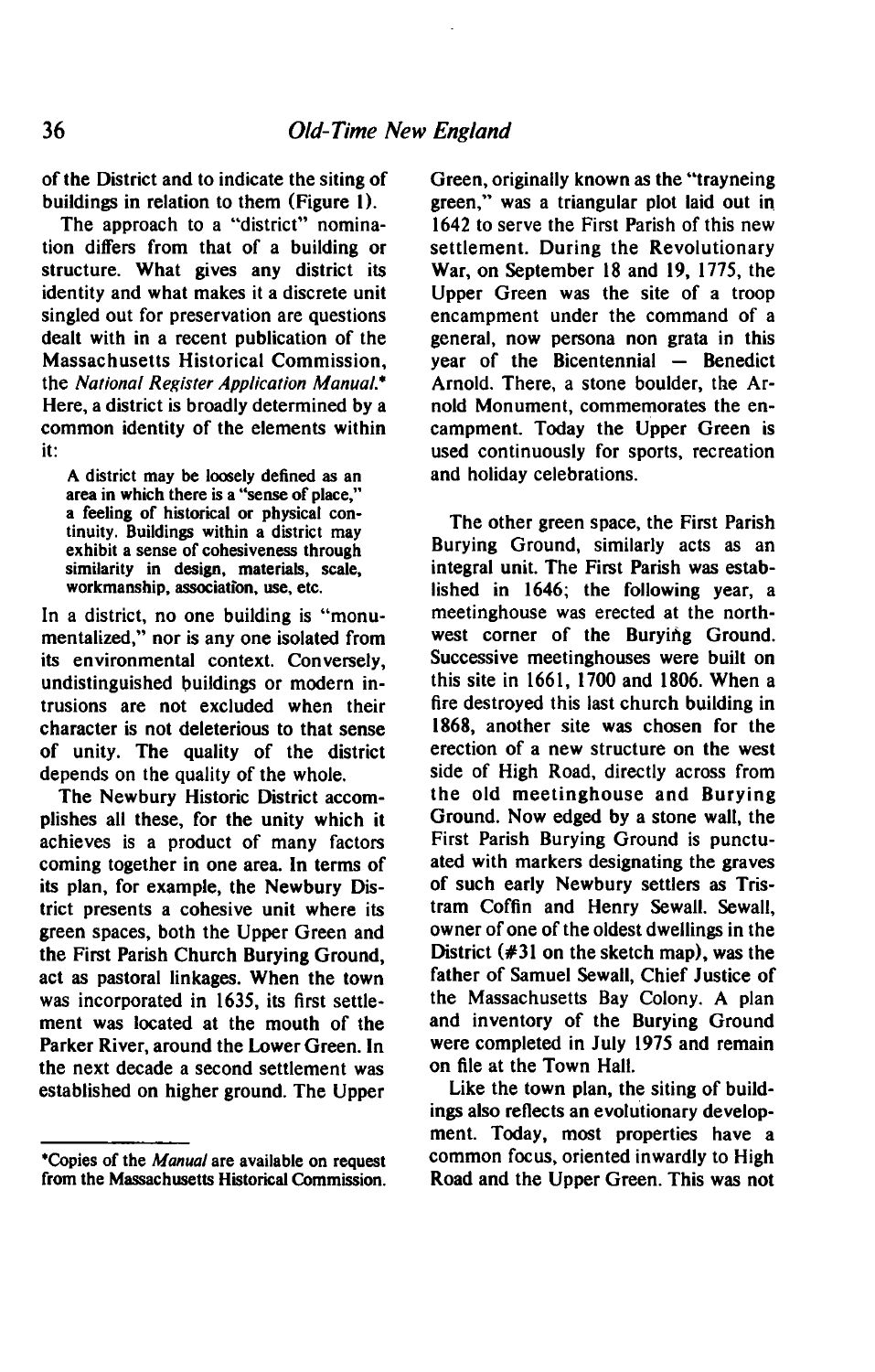

**FIG. 2. HIGH ROAD, NEWBURY, FROM THE SOUTHEAST. From left to right: Hale-Knight House, 1880; The First Parish Church, Newbury, 1869; Luther Dame House, 1876; Tristram Coffin House, c. 1654. (Photo by Mardges Bacon.)** 

**always so. Many of those houses whose earliest portions date from the seventeenth century originally faced south. Such is the case of the Tristram Coffin House (Figure 2; #36) which is set back from High Road, for it did not bear a direct relationship to the road until a mideighteenth century addition changed its orientation to face east. Other houses meet High Road. The proximity of the Swett-llsley House (#40) to High Road accommodated this building to commercial functions. Although the original portion (c. 1670) faced south, subsequent additions and alterations (c. 1740) reorienting the house to face east were accompanied by successive changes in use: first by a tobacconist, then as a chocolate mill and later as a tavern. It has**  **served as an historic house museum since 1911, when it became the first property to be acquired by SPNEA.\*** 

**Chance events also contribute to the harmonious cohesion of the Newbury District, effecting strong reciprocal relationships among the buildings within it. The original portion of the house at 12 Green Street, for example, is actually the former blacksmith shop known as the "Corner House" (Figure 3; #25). It was moved to its present site across the Upper Green in 1946. Deeds indicate that this house was originally built by Nicholas** 

**<sup>\*(</sup>Ed. note: An illustration of the Swett-llsley House appears as Figure 4 in the article "Beacon" by Katharine Rich which appears elsewhere in this issue.)**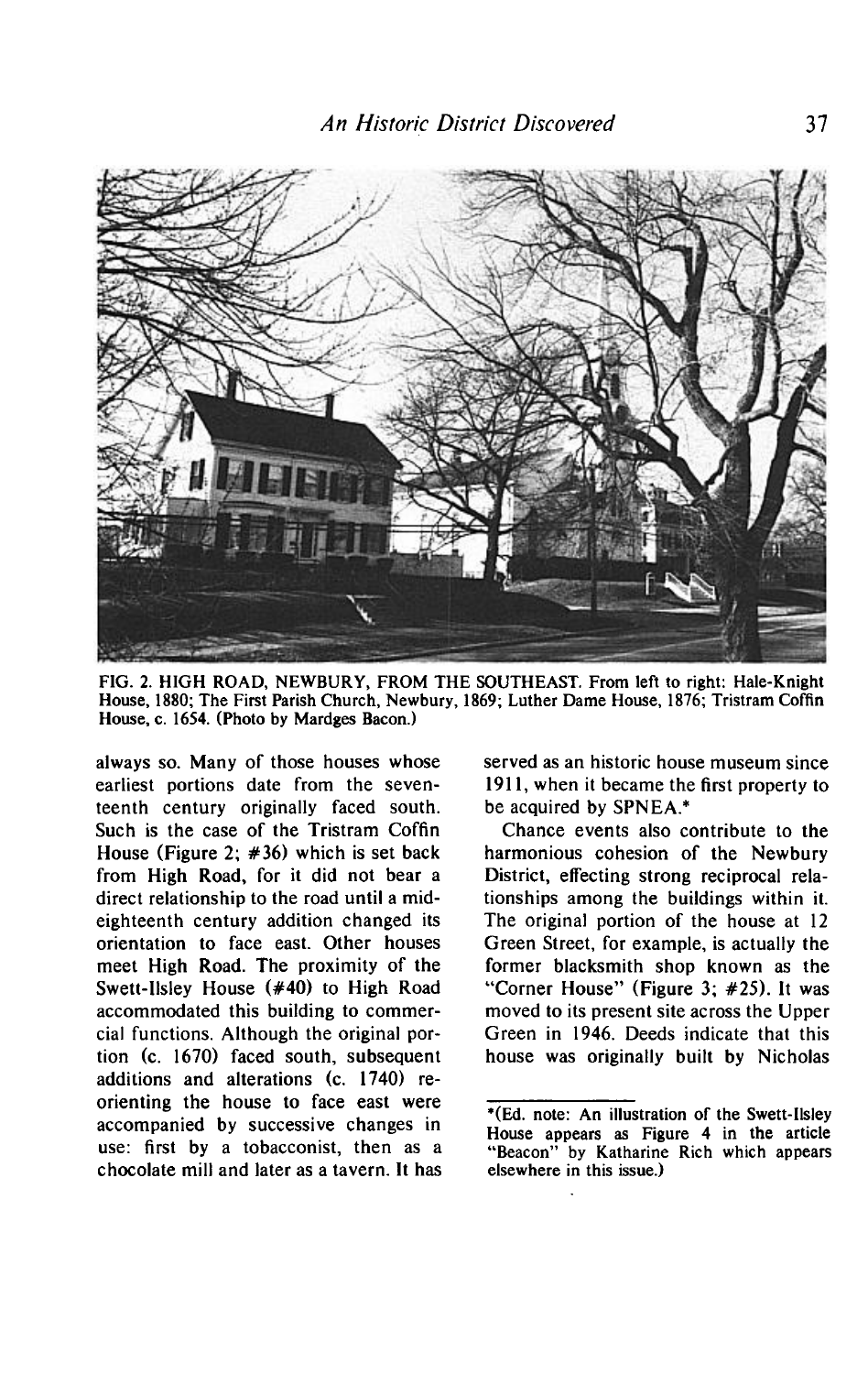

**FIG. 3. "CORNER HOUSE," 12 GREEN STREET, NEWBURY, c. 1768. (Photo by Mardges Bacon.)** 



**FIG. 4. SHORT HOUSE, 36 HIGH ROAD, NEWBURY, c. 1732. (Photo by Mardges Bacon.)** 

**Pettingill, a local blacksmith who first occupied the north half of the Short House in 1767-8 (Figure 4; #15). The shop once stood on that lot at the corner of Rolfe Lane and High Road.** 

**The buildings within the district have maintained the same proportion of domestic, civil, educational and religious buildings as existed in the Colonial period. heir continuing domestic scale.** 

**While the majority of the structures in the District and indicate** on the structures in the District are houses, there are only one school, one church, one parsonage, one town hall and one restricted commercial center. All are adjusted to the dimensions commensurate with the District's sense of the past, both in terms of the limited number of buildings represented and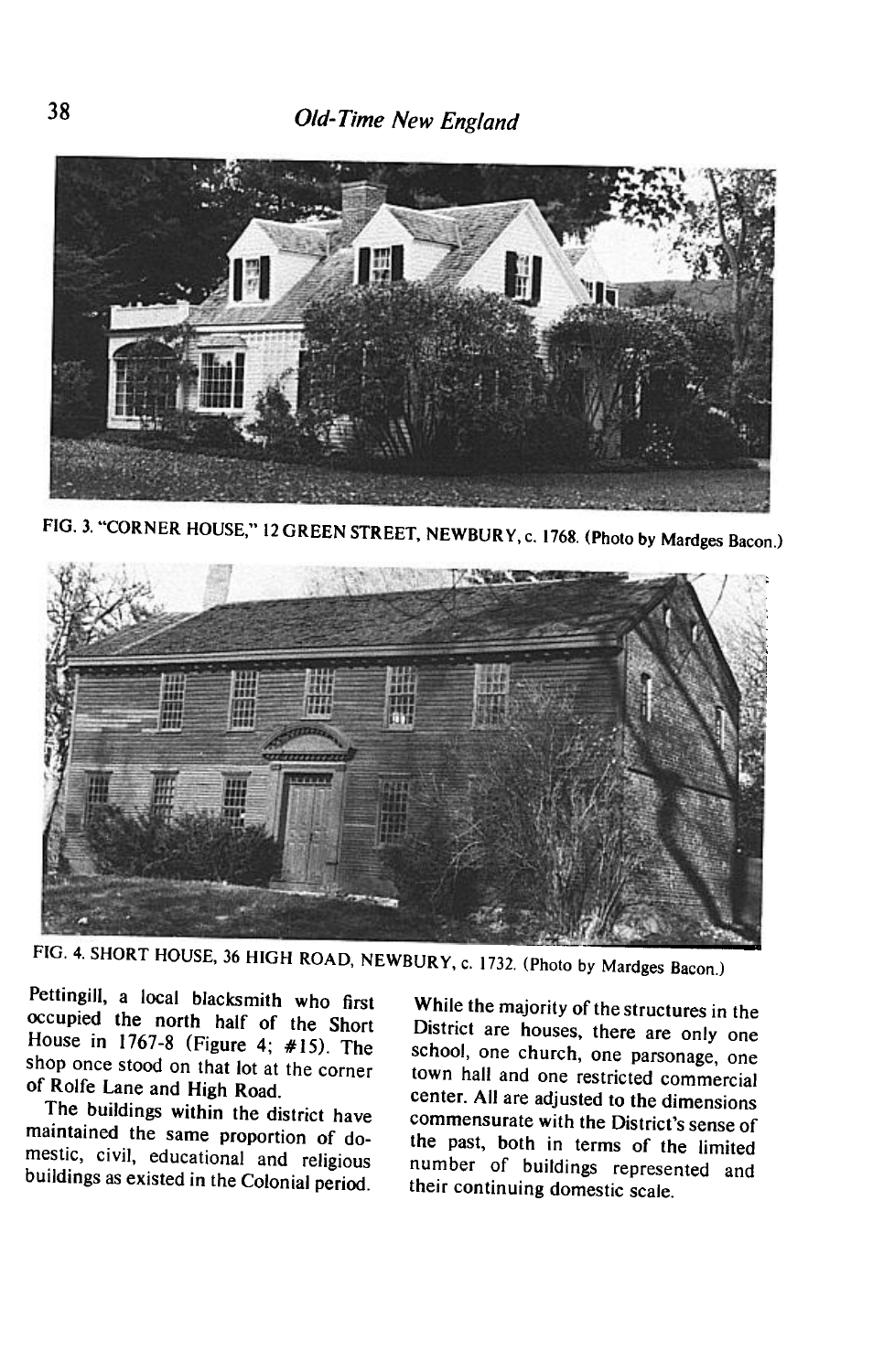**Yet while plan, siting and scale are indeed unifying factors, the identity of the District ultimately rests in the enduring Colonial image. This image conditions virtually every structure from meetinghouse to gas station, from a First Period dwelling to relatively recent house construction. The unusually high concentration of early buildings - the original portions of nearly a quarter of them predate 1776 - and their high rate of survival account for the subsequent interpretations of Colonial forms. Spanning four centuries of development, the buildings reflect an indigenous tradition so strongly rooted in seventeenth and eighteenth century architectural precedents that succeeding periods never effectively thwarted that Colonial tradition. Thus, unlike most American towns where a vigorous half-century interlude of Victorian building overtook the established architectural tradition, the Colonial precedent in Newbury was too concentrated, too reinforced in subsequent periods for the Victorian influence to have had the impact it exerted in other towns.** 

**Both the composition and ornament as well as the structure and materials of seventeenth and eighteenth century building conditioned the character of subsequent architecture and effectively diluted the impact of Victorian taste. The First Parish Church, Newbury, built in 1869 following the destruction by fire of the previous meetinghouse, amply illustrates this point (Figure 2; #34). According to church records, the design is the work of a local architect, Col. Fred J. Coffin. Despite a "colonial" white clapboarded exterior today, its style is a curious nineteenth century interpretation of combined Colonial and Romanesque forms. This Victorian hybrid is also present in a strikingly similar church in Newburyport, the North Congregational** 

**Church.- Built in 1861, the North Congregational Church (originally Second Congregational Society of Newburyport) is a prototype in red brick with timber clock tower of the Colonial-Romanesque forms of the Newbury church. Both churches, in effect, may be considered directly or indirectly inspired by the designs of a Boston architect, John D. Towle, to whom the hybrid idiom is attributed. The firm of Towle and Foster was responsible for the designs of a number of churches in this eclectic style, most notably the Shawmut Congregational Church, Boston (1852).** 

**The house located directly south of the First Parish Church further illustrates the survival in Newbury of eighteenth century Colonial forms in an era when High Victorian building dominated nearly all the rest of the country. The date of the Hale-Knight House (Figure 2; #33) is known from an inscription carved in the timber frame of the porch, "House Built 1879 finished January 1880 by Chal. R. Hale." Only its scale, subtle eave projection at the gable end, its more geometric massing and prominent siting indicate the influence of Greek Revival architecture commensurate with its late date, for the image of the New England Georgian house is undeniably present. Further, the restrained character of the exterior indicates that the builder did not exploit the possibilities of the balloon frame.** 

**More apparent than the Colonial basis of the Hale-Knight House is a specificity of classical motifs incorporated in the Woodbridge School, an example of Colonial Revival architecture (Figure 5; #l2). Built in 1898 as a two-room structure, this frame building was enlarged to its present size and cruciform plan in 1908. Its projecting entrance enclosed within the wall plane reflects an American interpretation of the ubiquitous Palladian**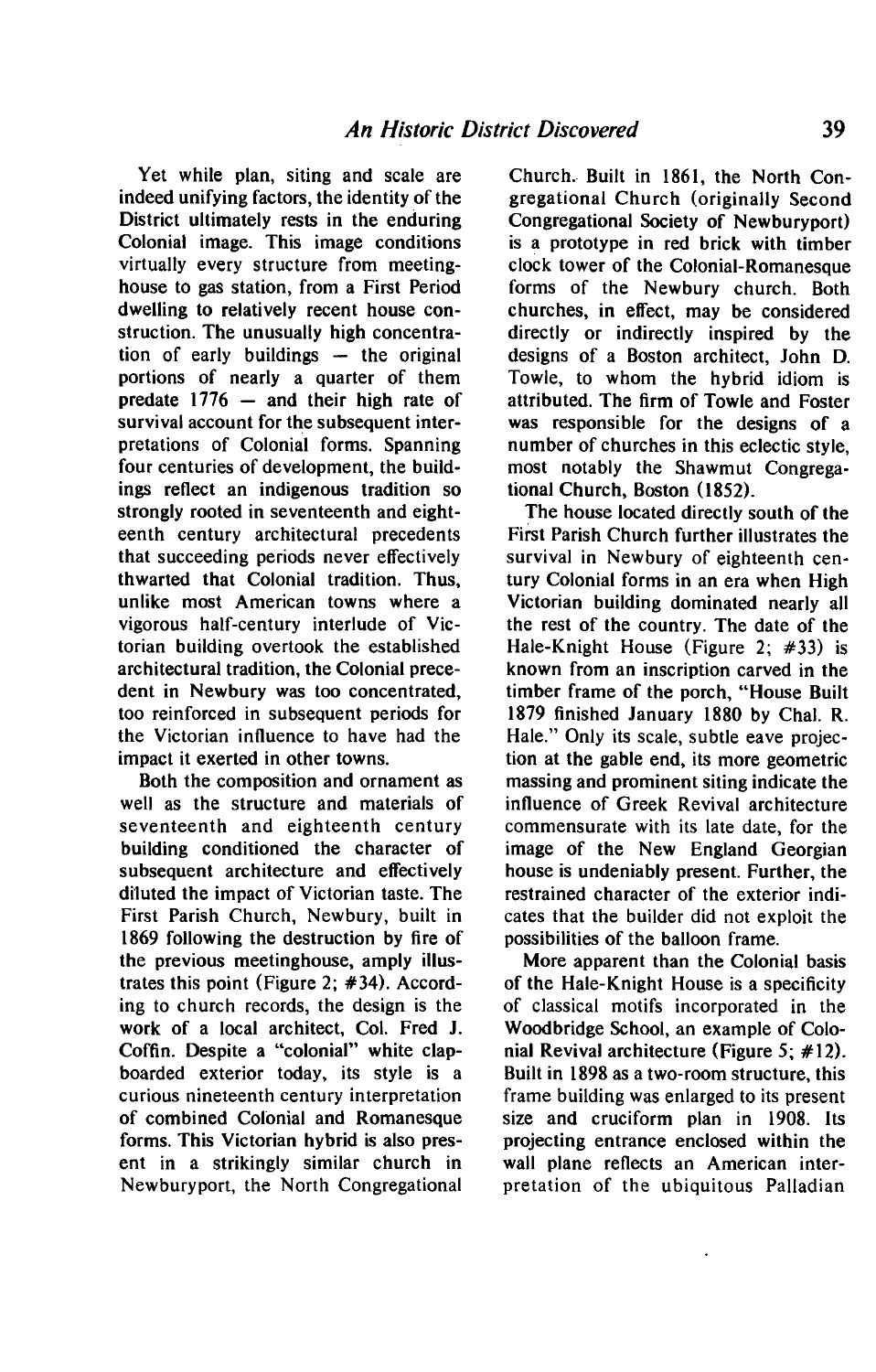

**FIG. 5. WOODBRIDGE SCHOOL, HIGH ROAD, NEWBURY. 1898, ENLARGED 1908. (Photo by Mardges Bacon.)** 

**front. Flanking the entrance, columns are set in antis. An oculus punctuates the pediment above, suggesting the influence of Asher Benjamin. Further, the application of white classical ornament on the yellow clapboarded exterior, a Wedgwood motif, indicates a sophisticated interpretation of Colonial precedents.** 

**But the Colonial image does not stop there. The most recent buildings in the District are also affected. The house at 2 Green Street (Figure 6; #29), for example, a two-story structure with gambrel roof and weathered shingles, appears unconsciously to reconstitute the composition and materials of the Dr. Peter Toppan House (Figure 7; #2), an early eighteenth century dwelling with a late seventeenth century core. Even the local gas station whose streamlined design would appear at first to be mean and intrusive reveals, on closer observation, the presence of a classical lintel over its entrance, conveying a remarkable sen**sitivity to the town's Colonial theme.

**Placement of the Newbury Historic District on the National Register makes it eligible to receive the same recognition,**  **protection and funding that have been granted to other districts and single designations since the National Historic Preservation Act was established in 1966. In general, designation of properties to the National Register provides protection from federally funded projects including highway construction and urban renewal. There are, however, specific rights and voluntary responsibilities for participants which are outlined in the National Register Application Manual:** 

**When a property is listed in the National Register, a private property owner in no way gives up his rights of ownership nor is his treatment or use of the property restricted. However, if the property is altered so that it loses the qualities which made it significant, it is removed from the Register.** 

**In a district especially, where each property contributes to the quality of the whole, all owners are encouraged to preserve the present condition of their properties. District designation, as with other categories, further makes all property owners eligible to apply for matching grants for up to 50% of the cost of acquisition or preservation of the property. While these federal funds**